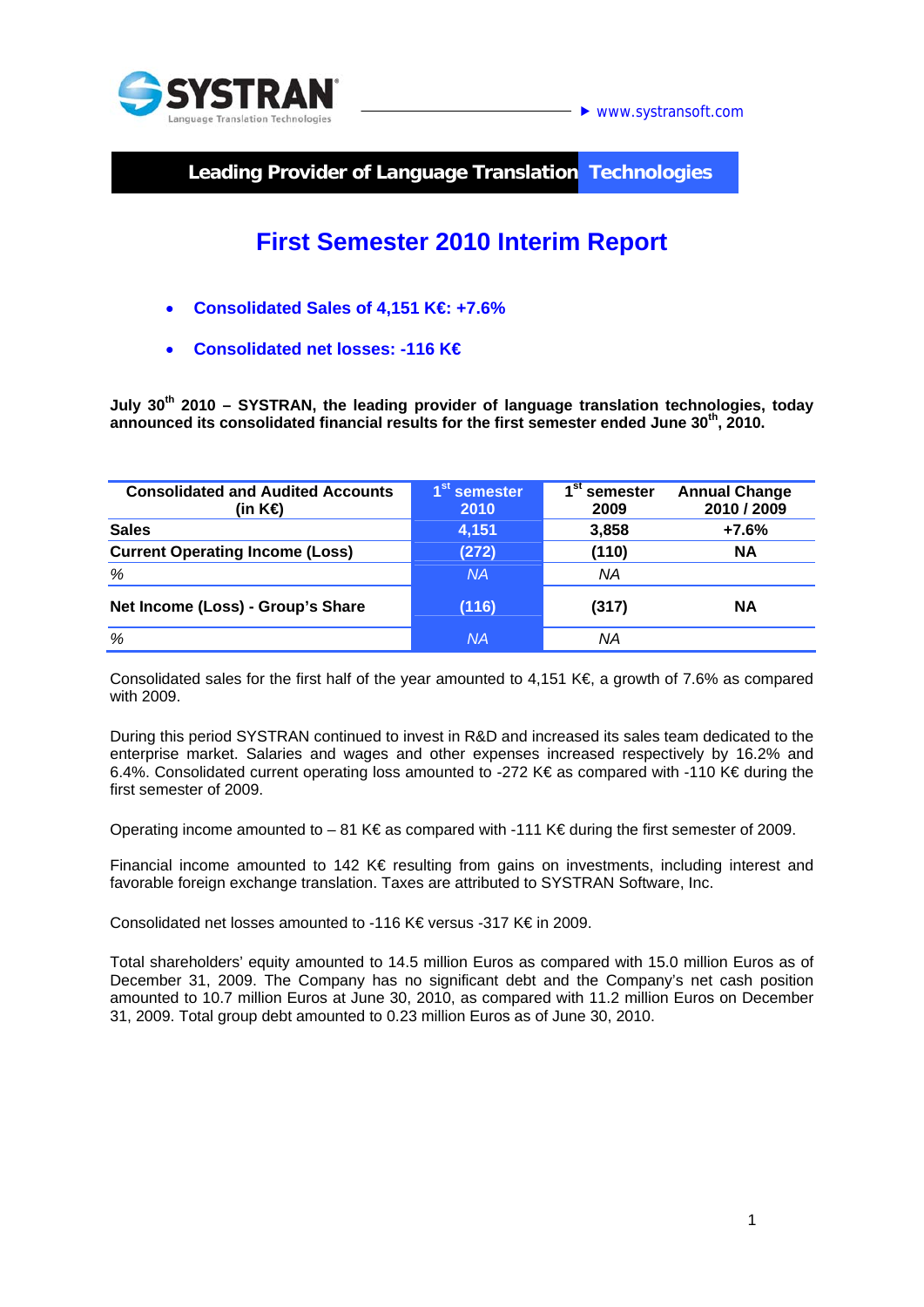### **Activities – First semester 2010**

| In K€                        | 2010  | ln<br>%<br>of total | 2009  | In<br>%<br>of total | <b>Annual</b><br>Change<br>2010/2009 |
|------------------------------|-------|---------------------|-------|---------------------|--------------------------------------|
| <b>Software Publishing</b>   | 2,927 | 70.5%               | 2.270 | 58.8%               | $+28.9%$                             |
| <b>Professional Services</b> | 1,224 | 29.5%               | 1,588 | 41.2%               | $-22.9%$                             |
| <b>Consolidated Sales</b>    | 4,151 | $100.0\%$           | 3,858 | 100.0%              | $+7.6%$                              |

Total sales amounted to 4.15 million Euros, an increase of 7.6% as compared with 2009. *Software Publishing* sales increased to 2.93 million Euros while *Professional Services* decreased to 1.22 million Euros.

The increase in *Software Publishing* sales is attributed to server product (*SYSTRAN Enterprise Server* 7 sales to corporate customers.

*Professional Services* sales decreased by -22.9% compared to 2009, and represent 29,5 % of total sales. This reflects a slowdown in orders received from the US Government.

During the first quarter of 2010, SYSTRAN released *SYSTRAN Training Server*. As part of the **SYSTRAN Enterprise Server 7** solution suite. Training Server allows corporate users and language services providers to independently train SYSTRAN Enterprise Server 7 to any domain or business objective to produce high quality translations.

## **Outlook**

SYSTRAN plans to focus its investments and commercial initiatives in developing server product sales to corporate customers.

During the fourth quarter of 2010, SYSTRAN plans to release the new version 7 of its Desktop product line. This new desktop version will bring major innovations. It intelligently uses existing documents stored on PCs to learn user terminology and linguistic specificities. The SYSTRAN 7 desktop product line is a productivity-enhancing software tool that quickly and efficiently translates documents.

Without accounting for the impact of the Euro / US Dollar foreign exchange translation, the growth demonstrated during the first half of the year should continue. New license sales should be higher than 2009 and Professional Services should be lower.

As a result, the current operating income for the second half of 2010 and the full year 2010 should be positive. Nevertheless, there is a high degree of uncertainty concerning this outlook because of the current economic environment.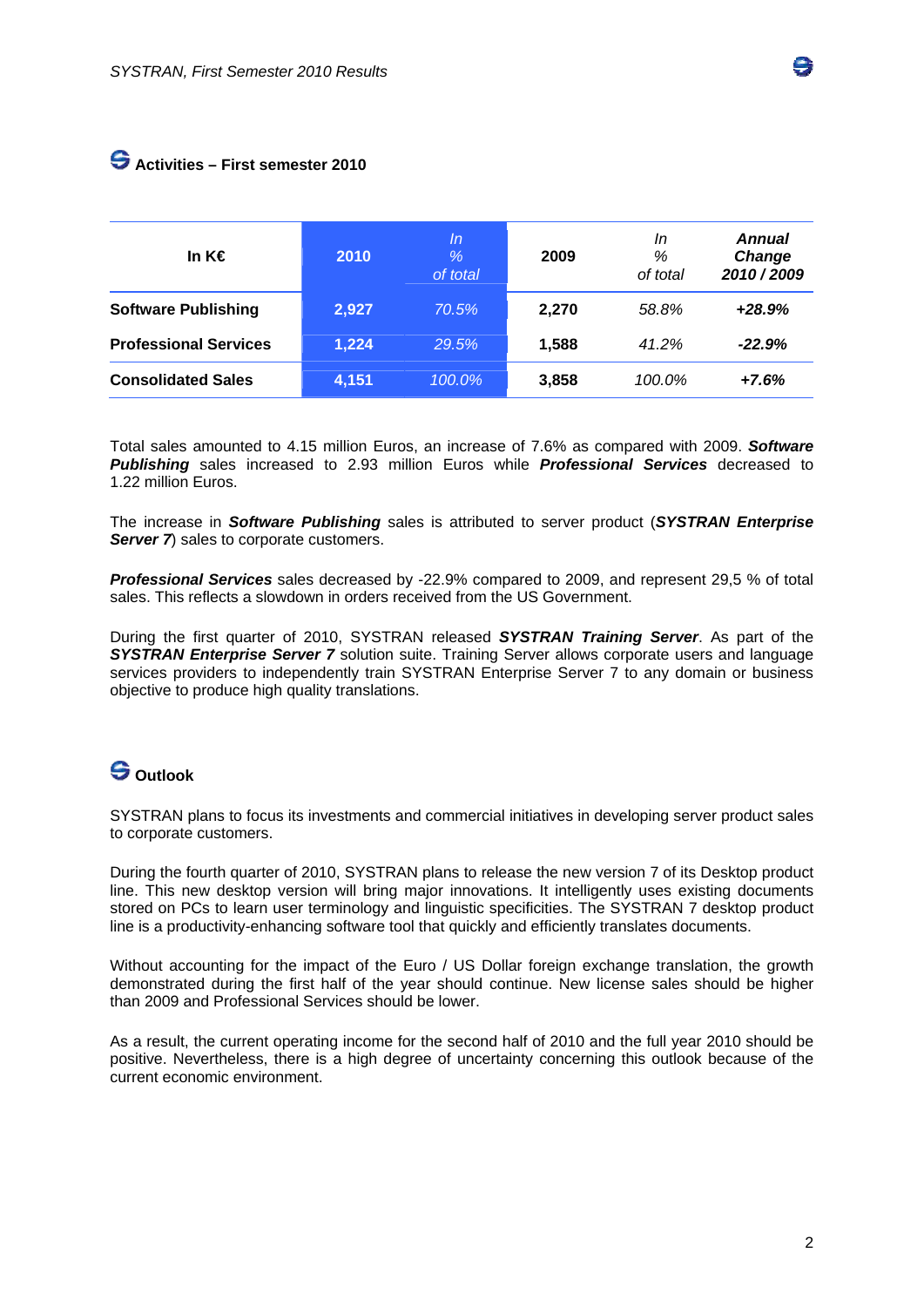

#### **Dispute with the European Commission**

On March 26<sup>th</sup> 2010 the Court reopened the oral proceedings and sent the parties questions. SYSTRAN answered the Court on May  $5<sup>th</sup>$ , 2010. On May 20<sup>th 2</sup>010 the Court sent the parties new questions which were answered on June  $11^{th}$ , 2010. On June 29<sup>th</sup> 2010, the Court declared the oral procedure closed but did not announce any decision date.

### **S** About SYSTRAN

SYSTRAN is the market leading provider of language translation software products and solutions for the desktop, enterprise and Internet.

Use of SYSTRAN products and solutions enhance multilingual communication and increase user productivity. SYSTRAN delivers real-time language solutions for search, content management, online customer support, intra or inter company collaboration, and eCommerce.

With the ability to facilitate communication in 52 language combinations and in 20 vertical domains, SYSTRAN's software is the choice of leading global corporations, portals including Apple, Yahoo! and AltaVista, and public agencies such as the US Intelligence Community and the European Commission.

SYSTRAN has been pioneering advances in machine translation for over four decades. Its latest achievement, SYSTRAN Hybrid MT, combines the predictability and language consistency of rulebased machine translation with the fluency of statistical MT.

SYSTRAN is headquartered in Paris, France with a North American office located in San Diego, California, USA.

SYSTRAN (Code ISIN FR0004109197, Bloomberg: SYST NM, Reuters: SYTN.LN) is listed on EuroNext Paris, Compartiment C.

For more information, visit www.systransoft.com

#### *Contact*

Dimitris SABATAKAKIS, Chairman & CEO Telephone: +33 (0)1 47 96 86 86 Fax: +33 (0)1 46 98 00 59 Email: sabatakakis@systran.fr

Revenue for the third quarter 2010 ending on September 30, 2010 will be announced on November 5, 2010.

This Press Release is available for download at: http://www.systransoft.com/systran/investors/press-releases

Half-Year financial report is available for download at: http://www.systransoft.com/systran/investors/financial-report/half-year